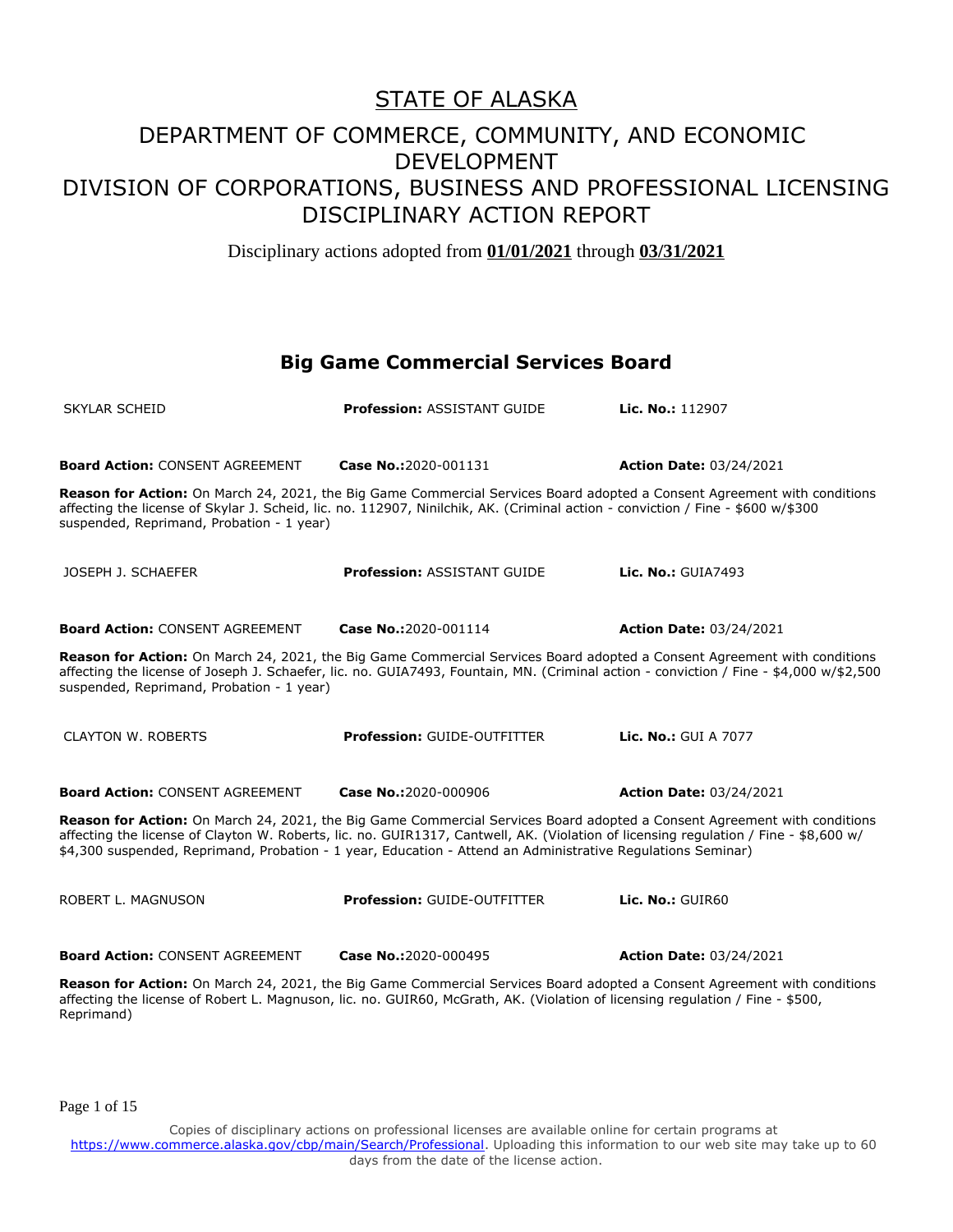Disciplinary actions adopted from **01/01/2021** through **03/31/2021**

| <b>COLE A. KRAMER</b>                                                                                                                                                                                                                                                                                                     | <b>Profession: GUIDE-OUTFITTER</b> | <b>Lic. No.: GUIR1249</b>      |  |
|---------------------------------------------------------------------------------------------------------------------------------------------------------------------------------------------------------------------------------------------------------------------------------------------------------------------------|------------------------------------|--------------------------------|--|
| <b>Board Action: CONSENT AGREEMENT</b><br>Reason for Action: On March 24, 2021, the Big Game Commercial Services Board adopted a Consent Agreement with conditions<br>affecting the license of Cole A. Kramer, lic. no. GUIR1249, Kodiak, AK. (Criminal action - conviction / Fine - \$2,000 w/\$1,000                    | Case No.:2021-000046               | <b>Action Date: 03/24/2021</b> |  |
| suspended, Reprimand, Probation - 1 year)<br><b>CHARLES P. WAGNER</b>                                                                                                                                                                                                                                                     | <b>Profession: GUIDE-OUTFITTER</b> | Lic. $No.:$ GUIR1213           |  |
| <b>Board Action: CONSENT AGREEMENT</b>                                                                                                                                                                                                                                                                                    | Case No.:2019-000531               | <b>Action Date: 03/24/2021</b> |  |
| Reason for Action: On March 24, 2021, the Big Game Commercial Services Board adopted a Consent Agreement with conditions<br>affecting the license of Charles P. Wagner, lic. no. GUIR1213, Cherry Valley, CA. (Violation of licensing regulation / Fine - \$4,750 w/<br>\$2,375 suspended, Reprimand, Probation - 1 year) |                                    |                                |  |
| <b>BUCKEY WINKLEY</b>                                                                                                                                                                                                                                                                                                     | <b>Profession: GUIDE-OUTFITTER</b> | Lic. No.: GUIR34               |  |
| <b>Board Action: CONSENT AGREEMENT</b>                                                                                                                                                                                                                                                                                    | Case No.:2020-001124               | <b>Action Date: 03/24/2021</b> |  |
| Reason for Action: On March 24, 2021, the Big Game Commercial Services Board adopted a Consent Agreement with conditions<br>affecting the license of Buckey Winkley, lic. no. GUIR34, Anchorage, AK. (Violation of licensing regulation / Fine - \$500, Reprimand)                                                        |                                    |                                |  |
| GUST. TUNGUING, JR.                                                                                                                                                                                                                                                                                                       | <b>Profession: GUIDE-OUTFITTER</b> | Lic. No.: 114383               |  |
| <b>Board Action: CONSENT AGREEMENT</b>                                                                                                                                                                                                                                                                                    | Case No.:2021-000034               | <b>Action Date: 03/24/2021</b> |  |
| Reason for Action: On March 24, 2021, the Big Game Commercial Services Board adopted a Consent Agreement with conditions<br>affecting the license of Gust M. Tunguing Jr., lic. no. GUIR114383, Koliganek, AK. (Violation of licensing regulation / Fine - \$500 w/<br>\$250 suspended, Reprimand, Probation - 1 year)    |                                    |                                |  |
| BRADFORD L. BURNS,                                                                                                                                                                                                                                                                                                        | <b>Profession: GUIDE-OUTFITTER</b> | Lic. No.: 141478               |  |
| <b>Board Action: CONSENT AGREEMENT</b>                                                                                                                                                                                                                                                                                    | Case No.:2021-000172               | <b>Action Date: 03/24/2021</b> |  |

Page 2 of 15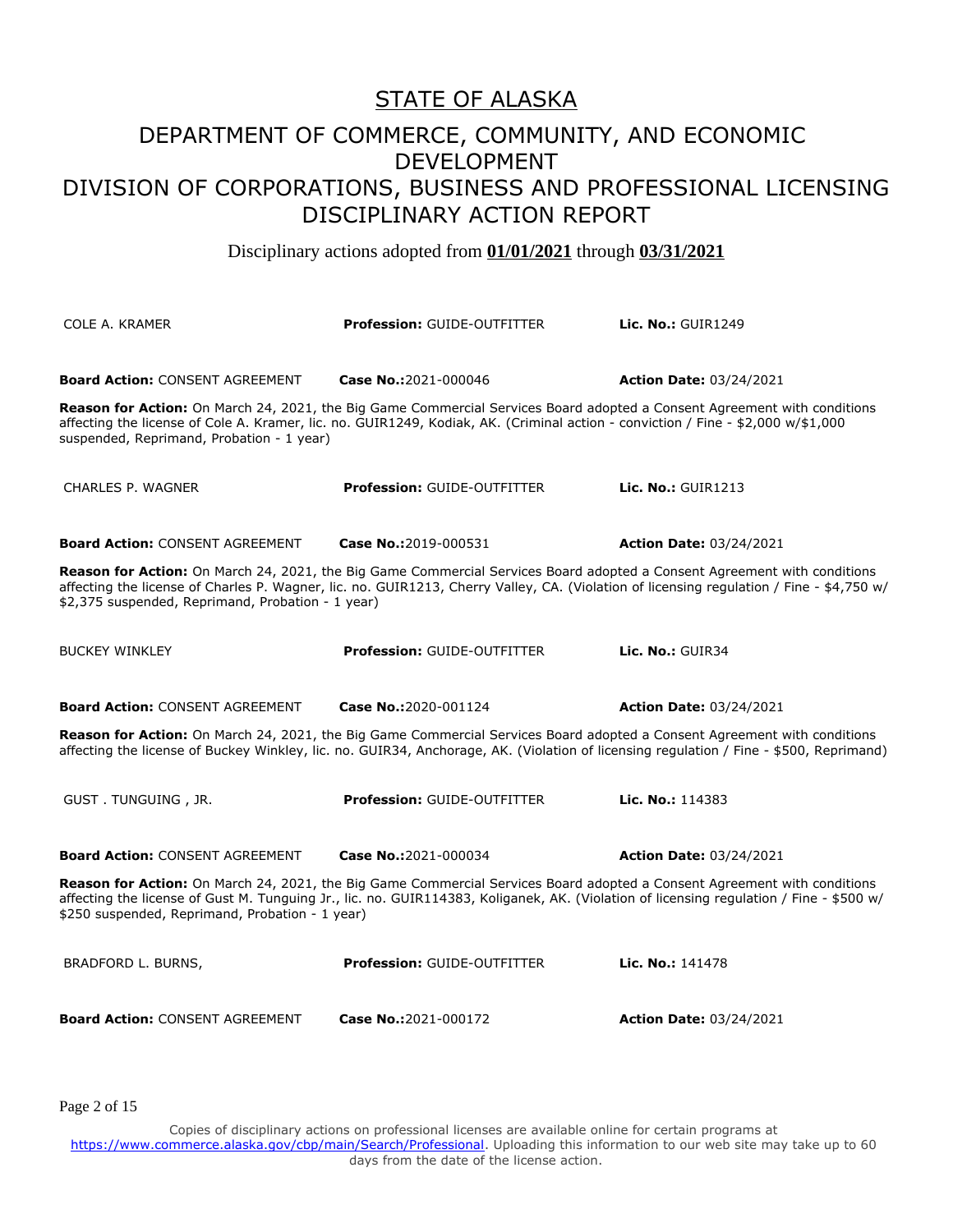## DEPARTMENT OF COMMERCE, COMMUNITY, AND ECONOMIC DEVELOPMENT DIVISION OF CORPORATIONS, BUSINESS AND PROFESSIONAL LICENSING DISCIPLINARY ACTION REPORT

Disciplinary actions adopted from **01/01/2021** through **03/31/2021**

**Reason for Action:** On March 24, 2021, the Big Game Commercial Services Board adopted a Consent Agreement with conditions affecting the license of Bradford L. Burns, lic. no. 141478, Anchorage, AK. (Criminal action - confiction / Fine - \$1,000 w/\$250 suspended, Reprimand, Probation - 2 years)

| RYAN M. AUGUSTINE                                                                                                                                                                                                                                                                                                                                                               | <b>Profession: GUIDE-OUTFITTER</b>                         | Lic. No.: 117551               |  |
|---------------------------------------------------------------------------------------------------------------------------------------------------------------------------------------------------------------------------------------------------------------------------------------------------------------------------------------------------------------------------------|------------------------------------------------------------|--------------------------------|--|
|                                                                                                                                                                                                                                                                                                                                                                                 |                                                            |                                |  |
| <b>Board Action: CONSENT AGREEMENT</b>                                                                                                                                                                                                                                                                                                                                          | Case No.:2019-001052                                       | <b>Action Date: 03/24/2021</b> |  |
| <b>Reason for Action:</b> On March 24, 2021, the Big Game Commercial Services Board adopted a Consent Agreement with conditions<br>affecting the license of Ryan M. Augustine, lic. no. 117551, Talkeetna, AK. (Violation of licensing regulation / Fine - \$5,000 w/<br>\$2,500 suspended, Reprimand, Probation - 2 years)                                                     |                                                            |                                |  |
| RICHARD A. HYCE                                                                                                                                                                                                                                                                                                                                                                 | <b>Profession: MASTER GUIDE-OUTFITTER Lic. No.: 132342</b> |                                |  |
| <b>Board Action: CONSENT AGREEMENT</b>                                                                                                                                                                                                                                                                                                                                          | Case No.:2020-000899                                       | <b>Action Date: 03/24/2021</b> |  |
| <b>Reason for Action:</b> On March 24, 2021, the Big Game Commercial Services Board adopted a Consent Agreement with conditions<br>affecting the license of Richard A. Hyce, lic. no. 132342, Wasilla, AK. (Violation of licensing regulation / Fine - \$3,000 w/\$1,500<br>suspended, Reprimand, Probation - 1 year, Education - Attend an Administrative Regulations Seminar) |                                                            |                                |  |
| ROBERT R. FITHIAN                                                                                                                                                                                                                                                                                                                                                               | <b>Profession: MASTER GUIDE-OUTFITTER</b>                  | Lic. No.: $GUIM126$            |  |

**Board Action:** CONSENT AGREEMENT **Case No.:**2019-000946 **Action Date:** 03/24/2021

**Reason for Action:** On March 24, 2021, the Big Game Commercial Services Board adopted a Consent Agreement with conditions affecting the license of Robert R. Fithian, lic. no. GUIM126, Klawock, AK. (Violation of licensing regulation / Fine - \$1,000 w/\$500 suspended, Reprimand, Probation - 1 year)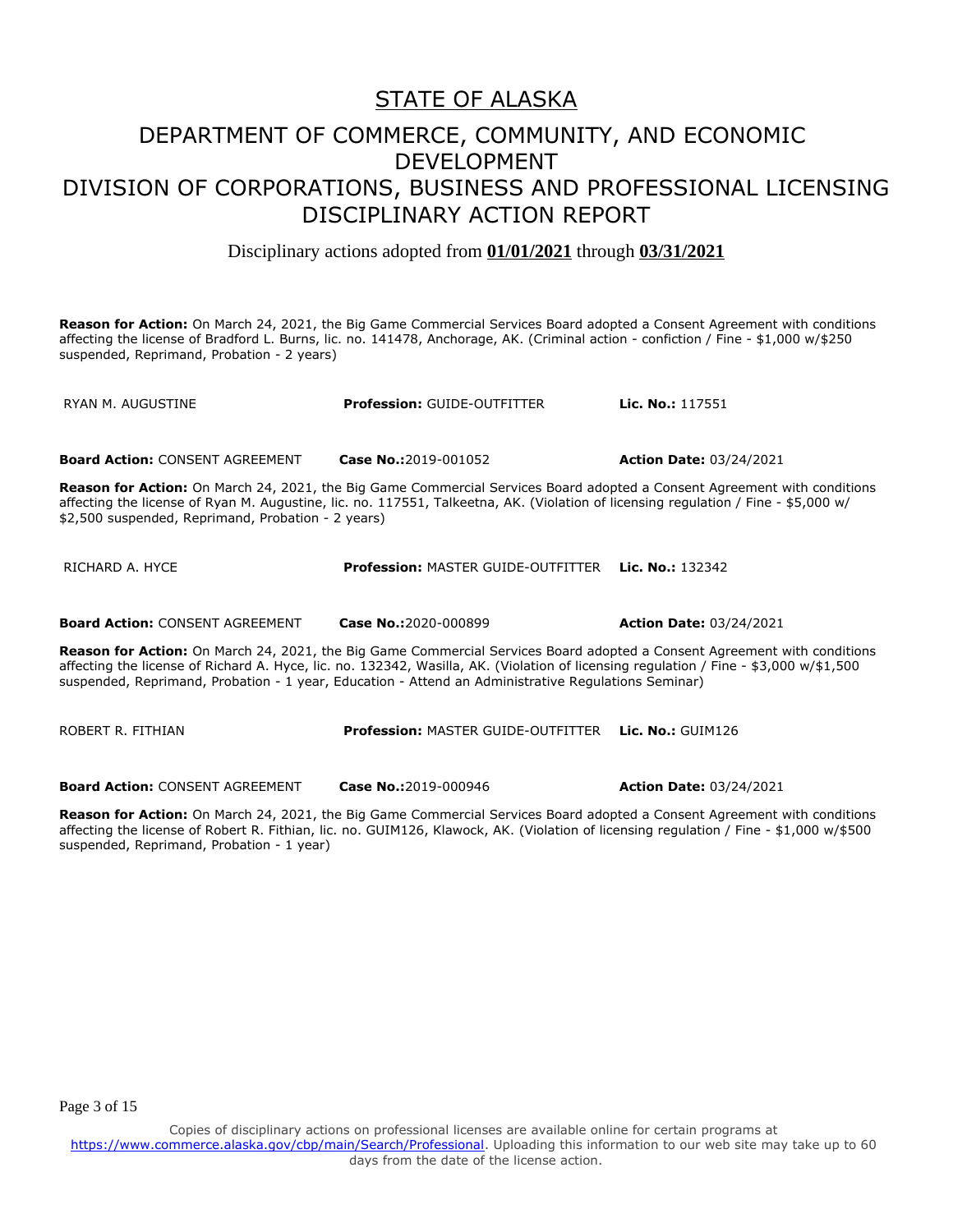Disciplinary actions adopted from **01/01/2021** through **03/31/2021**

#### **Board of Barbers & Hairdressers**

| ASHLEY M. BACHERACADEMY OF HAIR<br>DESIGN LLC | <b>Profession: SCHOOL</b> | <b>Lic. No.:</b> $114316$ |
|-----------------------------------------------|---------------------------|---------------------------|
|                                               |                           |                           |

**Board Action:** IMPOSITION OF CIVIL FINE **Case No.:**2020-000134 **Action Date:** 01/27/2021

**Reason for Action:** On January 27, 2021, the Alaska Board of Barbers and Hairdressers adopted an Imposition of Civil Fine with conditions affecting the license of Ashley M. Bacher, lic. no. 114316, Anchorage, AK. (License Application Problem / Fine - \$1,000)

**Board of Massage Therapists**

| <b>KRYSTLE DUBE</b>                                                                   | Profession: MASSAGE THERAPIST                                                                                                                                                                                                                            | Lic. No.: 115110                                                                                                             |
|---------------------------------------------------------------------------------------|----------------------------------------------------------------------------------------------------------------------------------------------------------------------------------------------------------------------------------------------------------|------------------------------------------------------------------------------------------------------------------------------|
| <b>Board Action: LICENSE SURRENDER</b>                                                | Case No.:2020-001031                                                                                                                                                                                                                                     | <b>Action Date: 03/01/2021</b>                                                                                               |
| therapist license, No. 115110, Kodiak, AK (Continuing education / License Surrender). |                                                                                                                                                                                                                                                          | Reason for Action: On March 1, 2021, the Board of Massage Therapists adopted a Voluntary Surrender of Krystle Dube's massage |
| <b>MARIA CARDOZA</b>                                                                  | Profession: MASSAGE THERAPIST                                                                                                                                                                                                                            | Lic. No.: 106804                                                                                                             |
| <b>Board Action: CONSENT AGREEMENT</b>                                                | Case No.:2020-001030                                                                                                                                                                                                                                     | <b>Action Date: 03/01/2021</b>                                                                                               |
| mandatory audits).                                                                    | Reason for Action: On March 1, 2021, the Board of Massage Therapists adopted a Consent Agreement with conditions affecting<br>the massage therapist license of Maria Cardoza, No. 106804, Homer, AK (Continuing education / Fine: \$800, reprimand, two  |                                                                                                                              |
| <b>BETTY SCOTT</b>                                                                    | <b>Profession: MASSAGE THERAPIST</b>                                                                                                                                                                                                                     | Lic. No.: 102076                                                                                                             |
| <b>Board Action: CONSENT AGREEMENT</b>                                                | Case No.:2019-001101                                                                                                                                                                                                                                     | <b>Action Date: 03/01/2021</b>                                                                                               |
| mandatory audits).                                                                    | Reason for Action: On March 1, 2021, the Board of Massage Therapists adopted a Consent Agreement with conditions affecting<br>the massage therapist license of Betty Scott, No. 102076, Anchorage, AK (Continuing education / Fine \$550, reprimand, two |                                                                                                                              |
| <b>BRITTANY N. STARLING</b>                                                           | <b>Profession: MASSAGE THERAPIST</b>                                                                                                                                                                                                                     | Lic. No.: 102043                                                                                                             |
| Page 4 of 15                                                                          |                                                                                                                                                                                                                                                          |                                                                                                                              |
|                                                                                       | Copies of disciplinary actions on professional licenses are available online for certain programs at                                                                                                                                                     |                                                                                                                              |

https://www.commerce.alaska.gov/cbp/main/Search/Professional</u>. Uploading this information to our web site may take up to 60 days from the date of the license action.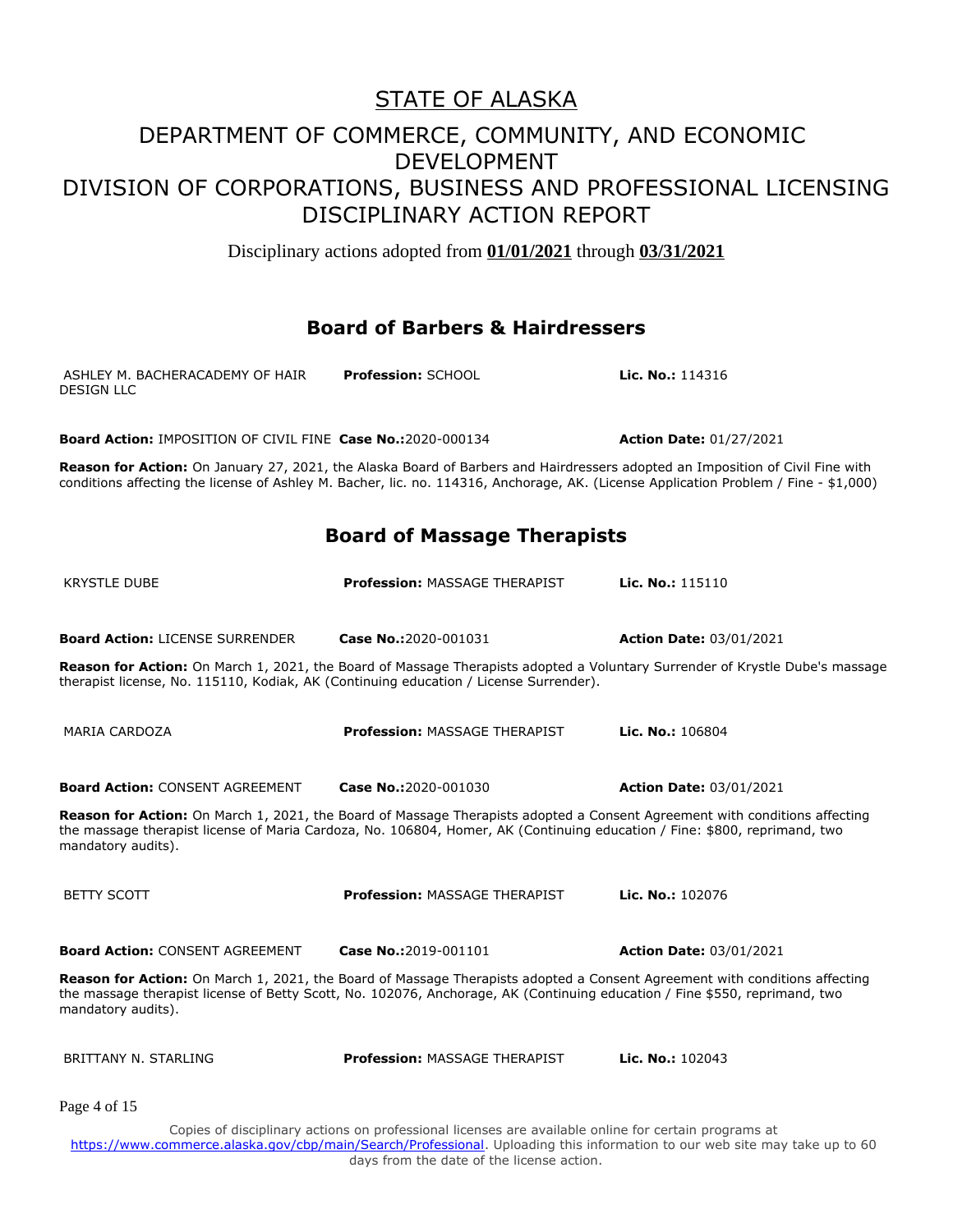Disciplinary actions adopted from **01/01/2021** through **03/31/2021**

| <b>Board Action: LICENSE SURRENDER</b>                                                                                                                                                                                                                                         | Case No.:2019-000989                                                                                                                                                                                                                                               | <b>Action Date: 01/27/2021</b> |  |
|--------------------------------------------------------------------------------------------------------------------------------------------------------------------------------------------------------------------------------------------------------------------------------|--------------------------------------------------------------------------------------------------------------------------------------------------------------------------------------------------------------------------------------------------------------------|--------------------------------|--|
| Reason for Action: On January 27, 2021, the Board of Massage Therapists adopted a Surrender of License with conditions<br>affecting the license of Brittany Starling, lic. no. 102043, Anchorage, AK. (Violation of Board Order / Surrender of License)                        |                                                                                                                                                                                                                                                                    |                                |  |
| JASON A. KARPINSKI                                                                                                                                                                                                                                                             | <b>Profession: MASSAGE THERAPIST</b>                                                                                                                                                                                                                               | Lic. No.: 104388               |  |
| <b>Board Action: LICENSE SURRENDER</b>                                                                                                                                                                                                                                         | Case No.:2020-000252                                                                                                                                                                                                                                               | <b>Action Date: 01/27/2021</b> |  |
| License)                                                                                                                                                                                                                                                                       | Reason for Action: On January 27, 2021, the Board of Massage Therapists adopted the Voluntary Surrender of License with<br>conditions affecting the license of Jason A. Karpinski, lic. no. 104388, Anchorage, AK. (Unlicensed Practice or Activity / Surrender of |                                |  |
| JASON A. KARPINSKI                                                                                                                                                                                                                                                             | <b>Profession: MASSAGE THERAPIST</b>                                                                                                                                                                                                                               | Lic. No.: 104388               |  |
| <b>Board Action: LICENSE SURRENDER</b>                                                                                                                                                                                                                                         | Case No.:2020-000801                                                                                                                                                                                                                                               | <b>Action Date: 01/27/2021</b> |  |
| Reason for Action: On January 27, 2021, the Board of Massage Therapists adopted the Voluntary Surrender of License with<br>conditions affecting the license of Jason A. Karpinski, lic. no. 104388, Anchorage, AK. (Unlicensed Practice or Activity / Surrender of<br>License) |                                                                                                                                                                                                                                                                    |                                |  |
| <b>JOHN SANDY</b>                                                                                                                                                                                                                                                              | <b>Profession: MASSAGE THERAPIST</b>                                                                                                                                                                                                                               | Lic. No.: 152217               |  |
| <b>Board Action: IMPOSITION OF CIVIL FINE Case No.:2019-001166</b>                                                                                                                                                                                                             |                                                                                                                                                                                                                                                                    | <b>Action Date: 01/27/2021</b> |  |
| Reason for Action: On January 27, 2021, the Alaska Board of Massage Therapists adopted an Imposition of Civil Fine with<br>conditions affecting the license of John Christopher Sandy, lic. no. 152217, Anchorage, AK. (Falsified application / Fine - \$250)                  |                                                                                                                                                                                                                                                                    |                                |  |
| JASON A. KARPINSKI                                                                                                                                                                                                                                                             | <b>Profession: MASSAGE THERAPIST</b>                                                                                                                                                                                                                               | Lic. No.: 104388               |  |
| <b>Board Action: LICENSE SURRENDER</b>                                                                                                                                                                                                                                         | Case No.:2020-000803                                                                                                                                                                                                                                               | <b>Action Date: 01/27/2021</b> |  |
| Reason for Action: On January 27, 2021, the Board of Massage Therapists adopted the Voluntary Surrender of License with<br>conditions affecting the license of Jason A. Karpinski, lic. no. 104388, Anchorage, AK. (Unlicensed Practice or Activity / Surrender of<br>License) |                                                                                                                                                                                                                                                                    |                                |  |

Page 5 of 15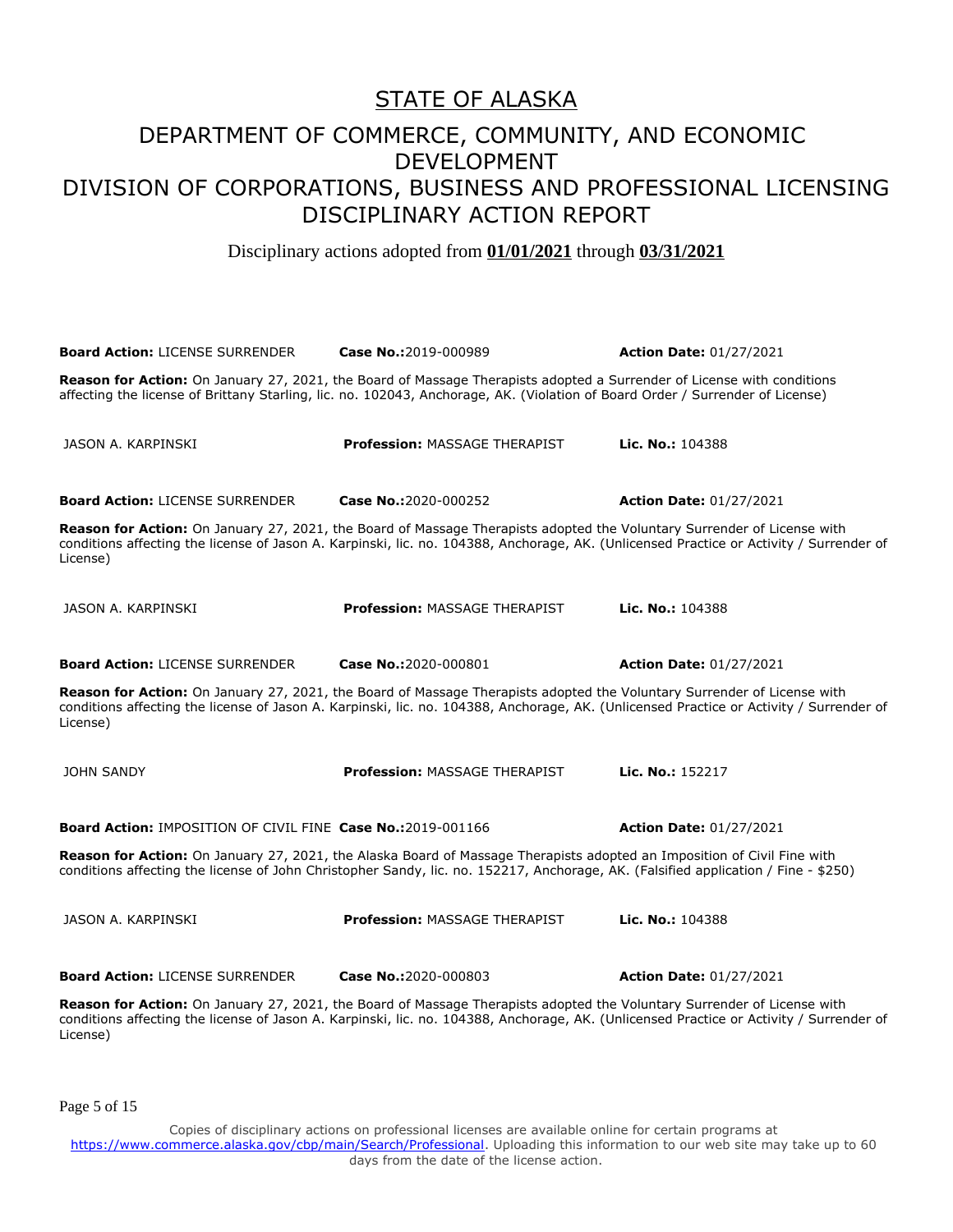Disciplinary actions adopted from **01/01/2021** through **03/31/2021**

| JASON A. KARPINSKI                     | <b>Profession: MASSAGE THERAPIST</b>                                                                                                                                                                                                                               | Lic. No.: 104388               |
|----------------------------------------|--------------------------------------------------------------------------------------------------------------------------------------------------------------------------------------------------------------------------------------------------------------------|--------------------------------|
| <b>Board Action: LICENSE SURRENDER</b> | Case No.:2020-000805                                                                                                                                                                                                                                               | <b>Action Date: 01/27/2021</b> |
| License)                               | Reason for Action: On January 27, 2021, the Board of Massage Therapists adopted the Voluntary Surrender of License with<br>conditions affecting the license of Jason A. Karpinski, lic. no. 104388, Anchorage, AK. (Unlicensed Practice or Activity / Surrender of |                                |
| JASON A. KARPINSKI                     | <b>Profession: MASSAGE THERAPIST</b>                                                                                                                                                                                                                               | Lic. No.: 104388               |
| <b>Board Action: LICENSE SURRENDER</b> | Case No.:2020-000855                                                                                                                                                                                                                                               | <b>Action Date: 01/27/2021</b> |
| License)                               | Reason for Action: On January 27, 2021, the Board of Massage Therapists adopted the Voluntary Surrender of License with<br>conditions affecting the license of Jason A. Karpinski, lic. no. 104388, Anchorage, AK. (Unlicensed Practice or Activity / Surrender of |                                |
| <b>SUSAN ENDSLEY</b>                   | <b>Profession: MASSAGE THERAPIST</b>                                                                                                                                                                                                                               | <b>Lic. No.: 102150</b>        |
| <b>Board Action: CONSENT AGREEMENT</b> | Case No.:2020-000556                                                                                                                                                                                                                                               | <b>Action Date: 01/26/2021</b> |
| audits).                               | Reason for Action: On January 26, 2021, the Board of Massage Therapists adopted a Consent Agreement with conditions affecting<br>the license of Susan Endsley, license No. 102150, Soldotna, AK (Continuing education / fine - \$150, reprimand, two mandatory     |                                |
| <b>MORGAN JOHNSON</b>                  | <b>Profession: MASSAGE THERAPIST</b>                                                                                                                                                                                                                               | Lic. No.: 111007               |
| <b>Board Action: CONSENT AGREEMENT</b> | Case No.:2020-000683                                                                                                                                                                                                                                               | <b>Action Date: 01/26/2021</b> |
| audits).                               | Reason for Action: On January 26, 2021, the Board of Massage Therapists adopted a Consent Agreement with conditions affecting<br>the license of Morgan Johnson, license No. 111007, Valdez, AK (Continuing education / fine \$625, reprimand, two mandatory        |                                |
| <b>BOONLOM EDWARDS</b>                 | <b>Profession: MASSAGE THERAPIST</b>                                                                                                                                                                                                                               | Lic. No.: 107544               |
| <b>Board Action: CONSENT AGREEMENT</b> | Case No.:2020-000558                                                                                                                                                                                                                                               | <b>Action Date: 01/26/2021</b> |

Page 6 of 15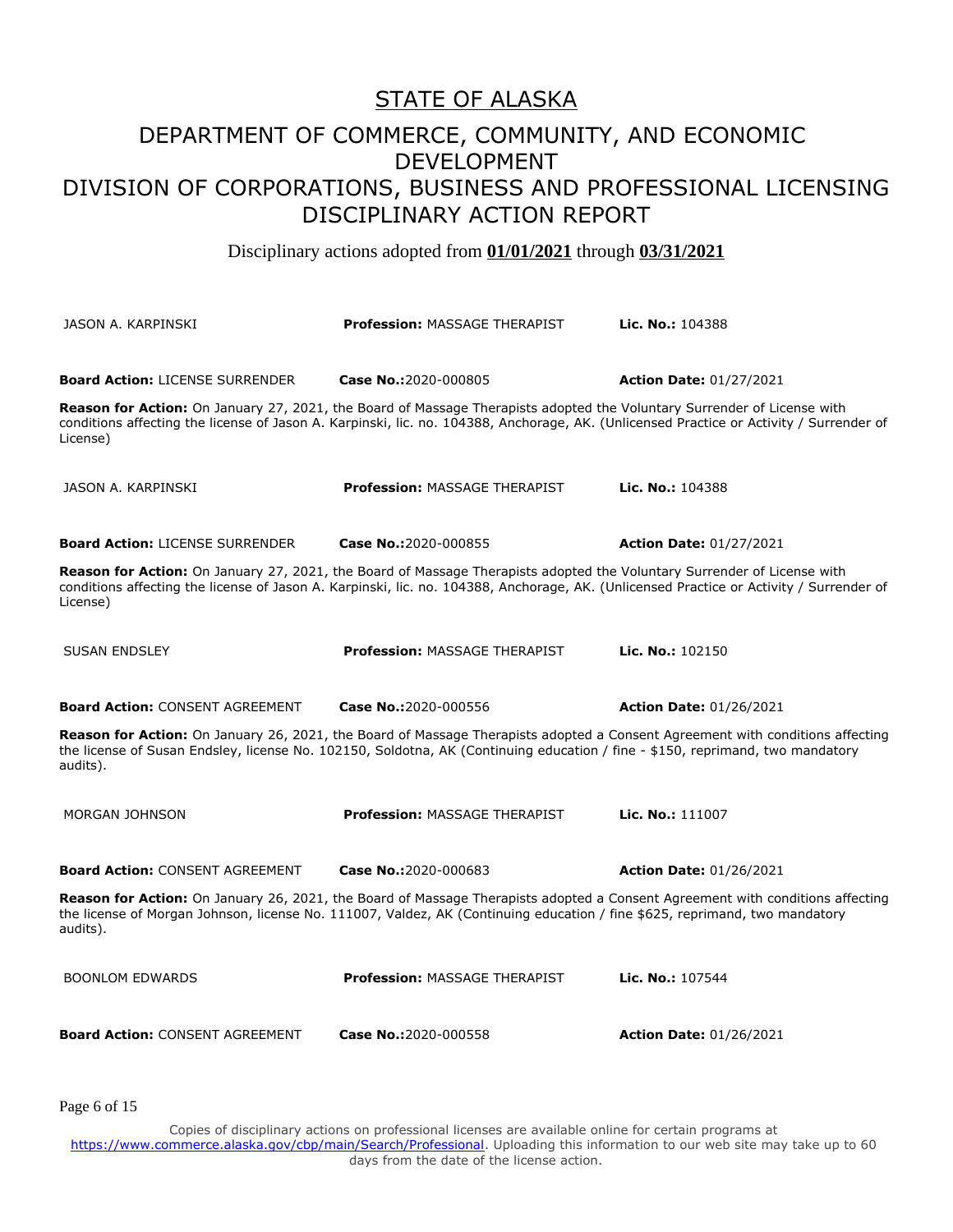## DEPARTMENT OF COMMERCE, COMMUNITY, AND ECONOMIC DEVELOPMENT DIVISION OF CORPORATIONS, BUSINESS AND PROFESSIONAL LICENSING DISCIPLINARY ACTION REPORT

Disciplinary actions adopted from **01/01/2021** through **03/31/2021**

**Reason for Action:** On January 26, 2021, the Board of Massage Therapists adopted a Consent Agreement with conditions affecting the license of Boonlom Edwards, license No. 107544, Soldotna, AK (Continuing education / Fine - \$575, reprimand, two mandatory audits).

| <b>JOANNE GATES</b>                                                               | <b>Profession: MASSAGE THERAPIST</b>                                                                                          | Lic. No.: 101483                                                                                                              |
|-----------------------------------------------------------------------------------|-------------------------------------------------------------------------------------------------------------------------------|-------------------------------------------------------------------------------------------------------------------------------|
| <b>Board Action: LICENSE SURRENDER</b>                                            | Case No.:2020-000557                                                                                                          | <b>Action Date: 01/26/2021</b>                                                                                                |
| license, No. 101483, Fairbanks, AK (Continuing education / surrender of license). | Reason for Action: On January 26, 2021, the Board of Massage Therapists adopted a Voluntary Surrender of Joanne Gates'        |                                                                                                                               |
| <b>KERRI DENNEY</b>                                                               | <b>Profession: MASSAGE THERAPIST</b>                                                                                          | Lic. No.: 104489                                                                                                              |
| <b>Board Action: CONSENT AGREEMENT</b>                                            | Case No.:2020-000837                                                                                                          | <b>Action Date: 01/26/2021</b>                                                                                                |
| audits).                                                                          | the license of Kerri Denney, license No. 104489, Big Lake, AK (Continuing education / Fine - \$500, reprimand, two mandatory  | Reason for Action: On January 26, 2021, the Board of Massage Therapists adopted a Consent Agreement with conditions affecting |
| <b>CORINNE BULLICK</b>                                                            | <b>Profession: MASSAGE THERAPIST</b>                                                                                          | Lic. No.: 101366                                                                                                              |
| <b>Board Action: CONSENT AGREEMENT</b>                                            | Case No.:2020-000552                                                                                                          | <b>Action Date: 01/26/2021</b>                                                                                                |
| audits).                                                                          | the license of Corinne Bullick, license No. 101366, Juneau, AK (Continuing education / Fine - \$700, reprimand, two mandatory | Reason for Action: On January 26, 2021, the Board of Massage Therapists adopted a Consent Agreement with conditions affecting |
| <b>JESSI WHITTOM</b>                                                              | <b>Profession: MASSAGE THERAPIST</b>                                                                                          | Lic. No.: 112908                                                                                                              |
| <b>Board Action: CONSENT AGREEMENT</b>                                            | Case No.:2020-000656                                                                                                          | <b>Action Date: 01/26/2021</b>                                                                                                |
| audits).                                                                          | the license of Jessi Whittom, license No. 112908, Klawock, AK (Continuing education / Fine - \$800, reprimand, two mandatory  | Reason for Action: On January 26, 2021, the Board of Massage Therapists adopted a Consent Agreement with conditions affecting |
| <b>MARY SAGAL</b>                                                                 | <b>Profession: MASSAGE THERAPIST</b>                                                                                          | Lic. No.: 121990                                                                                                              |
| Page 7 of 15                                                                      |                                                                                                                               |                                                                                                                               |
|                                                                                   | Copies of disciplinary actions on professional licenses are available online for certain programs at                          |                                                                                                                               |

https://www.commerce.alaska.gov/cbp/main/Search/Professional</u>. Uploading this information to our web site may take up to 60 days from the date of the license action.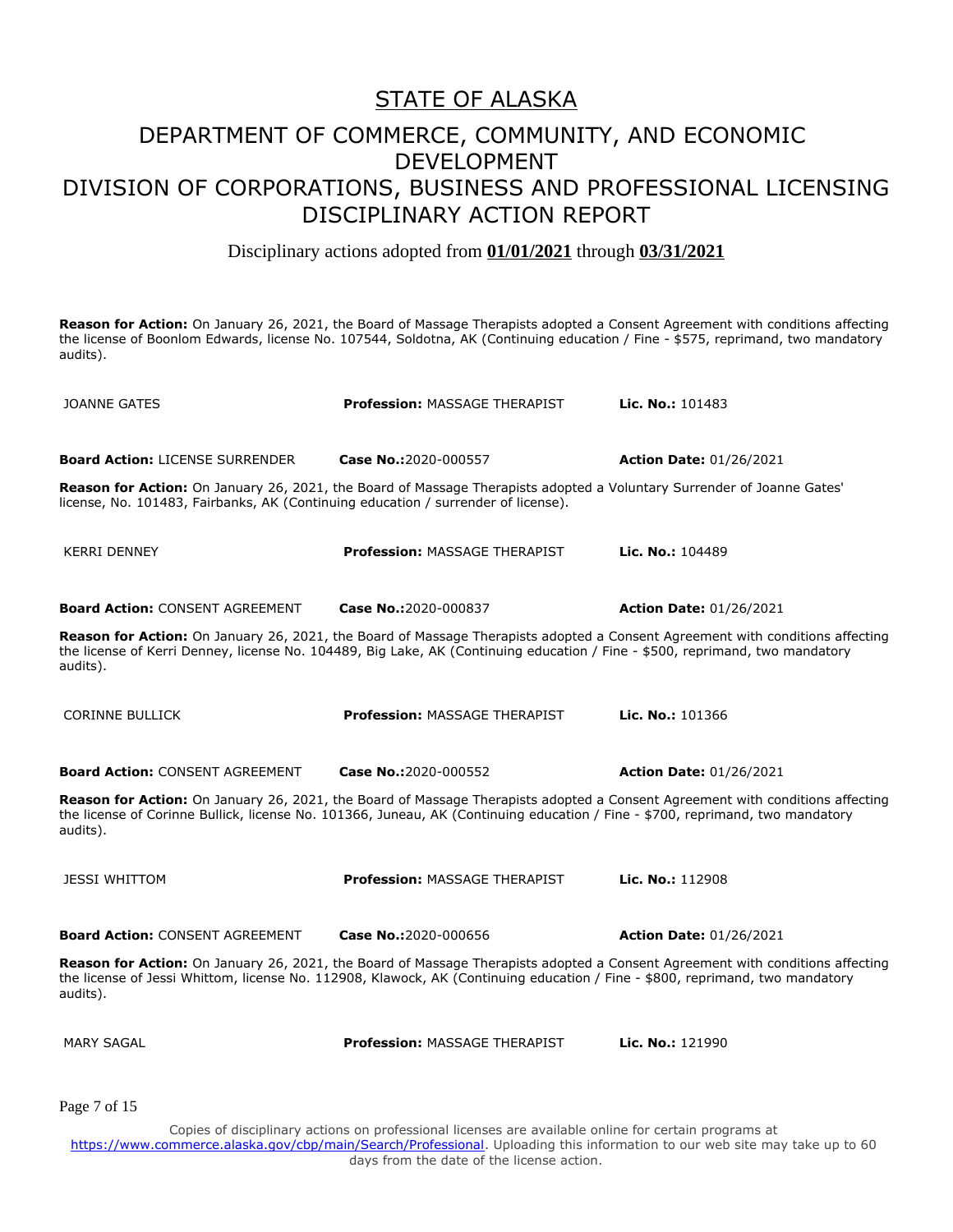Disciplinary actions adopted from **01/01/2021** through **03/31/2021**

| <b>Board Action: CONSENT AGREEMENT</b>                                                                                                                                                                                                                           | Case No.:2020-000549                                                                                                                                                                                                                                          | <b>Action Date: 01/26/2021</b> |  |
|------------------------------------------------------------------------------------------------------------------------------------------------------------------------------------------------------------------------------------------------------------------|---------------------------------------------------------------------------------------------------------------------------------------------------------------------------------------------------------------------------------------------------------------|--------------------------------|--|
| Reason for Action: On January 26, 2021, the Board of Massage Therapists adopted a Consent Agreement with conditions affecting<br>the license of Mary Sagal, license No. 121990, Sutton, AK (Continuing education / fine \$550, reprimand, two mandatory audits). |                                                                                                                                                                                                                                                               |                                |  |
| <b>BUNLUAN CANNON</b>                                                                                                                                                                                                                                            | <b>Profession: MASSAGE THERAPIST</b>                                                                                                                                                                                                                          | Lic. No.: 104914               |  |
| <b>Board Action: CONSENT AGREEMENT</b>                                                                                                                                                                                                                           | Case No.:2020-000685                                                                                                                                                                                                                                          | <b>Action Date: 01/26/2021</b> |  |
| audits).                                                                                                                                                                                                                                                         | Reason for Action: On January 26, 2021, the Board of Massage Therapists adopted a Consent Agreement with conditions affecting<br>the license of Bunluan Cannon, license No. 104914, Soldotna, AK (Continuing education / fine \$275, reprimand, two mandatory |                                |  |
|                                                                                                                                                                                                                                                                  | <b>Board of Nursing</b>                                                                                                                                                                                                                                       |                                |  |
| DONNA M. CASE,                                                                                                                                                                                                                                                   | Profession: CERTIFIED NURSE AIDE                                                                                                                                                                                                                              | <b>Lic. No.: NUAA11748</b>     |  |
| <b>Board Action: LICENSE SURRENDER</b>                                                                                                                                                                                                                           | Case No.:2018-000359                                                                                                                                                                                                                                          | <b>Action Date: 02/04/2021</b> |  |
| Reason for Action: On February 4, 2021, the Board of Nursing adopted a Surrender of Certificate with conditions affecting the<br>Nurse Aid certificate of Donna M. Case, cert. no. NUAA11748, Anchorage, AK. (Unprofessional Conduct / Surrender of Certificate) |                                                                                                                                                                                                                                                               |                                |  |
| MICHELLE M. SCOTT                                                                                                                                                                                                                                                | <b>Profession: LICENSED PRACTICAL</b><br><b>NURSE</b>                                                                                                                                                                                                         | Lic. No.: 124903               |  |
| <b>Board Action: CONSENT AGREEMENT</b>                                                                                                                                                                                                                           | Case No.:2017-001182                                                                                                                                                                                                                                          | <b>Action Date: 02/04/2021</b> |  |
| Reason for Action: On February 4, 2021, the Board of Nursing adopted a Consent Agreement with conditions affecting the license<br>of Michelle M. Scott, lic. no. 124903, Anchorage, AK. (Falsified Application / Fine - \$2,000, Probation - 2 years, Reprimand) |                                                                                                                                                                                                                                                               |                                |  |
| MICHELLE M. SCOTT                                                                                                                                                                                                                                                | <b>Profession: LICENSED PRACTICAL</b><br><b>NURSE</b>                                                                                                                                                                                                         | Lic. No.: $124903$             |  |
| <b>Board Action: CONSENT AGREEMENT</b>                                                                                                                                                                                                                           | Case No.:2018-001404                                                                                                                                                                                                                                          | <b>Action Date: 02/04/2021</b> |  |

Page 8 of 15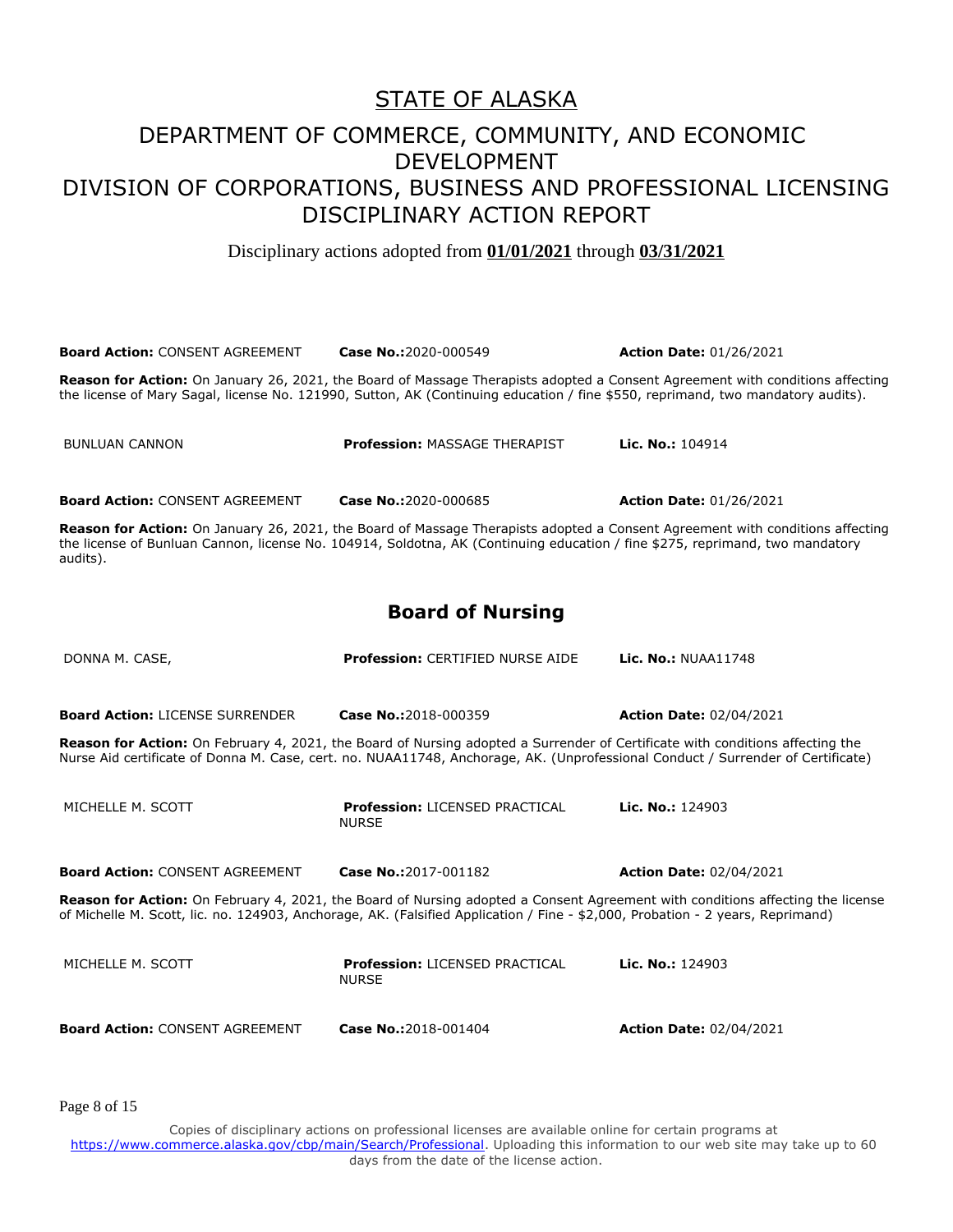Disciplinary actions adopted from **01/01/2021** through **03/31/2021**

**Reason for Action:** On February 4, 2021, the Board of Nursing adopted a Consent Agreement with conditions affecting the license of Michelle M. Scott, lic. no. 124903, Anchorage, AK. (Falsified Application / Fine - \$2,000, Probation - 2 years, Reprimand) MICHELLE M. SCOTT **Profession:** LICENSED PRACTICAL NURSE **Lic. No.:** 124903 **Board Action:** CONSENT AGREEMENT **Case No.:**2017-001183 **Action Date:** 02/04/2021 **Reason for Action:** On February 4, 2021, the Board of Nursing adopted a Consent Agreement with conditions affecting the license of Michelle M. Scott, lic. no. 124903, Anchorage, AK. (Falsified Application / Fine - \$2,000, Probation - 2 years, Reprimand) MICHELLE M. SCOTT **Profession:** LICENSED PRACTICAL NURSE **Lic. No.:** 124903 **Board Action:** CONSENT AGREEMENT **Case No.:**2020-000946 **Action Date:** 02/04/2021 **Reason for Action:** On February 4, 2021, the Board of Nursing adopted a Consent Agreement with conditions affecting the license of Michelle M. Scott, lic. no. 124903, Anchorage, AK. (Falsified Application / Fine - \$2,000, Probation - 2 years, Reprimand) MELINDA SMITH **Profession:** REGISTERED NURSE **Lic. No.:** 127882 **Board Action:** BOARD OR COMMISSIONER ORDER **Case No.:**2019-001037 **Action Date:** 03/22/2021 **Reason for Action:** On February 4, 2021, the Board of Nursing adopted an Order of Default for revocation of Melinda Smith's registered nurse license, No. 127882, Burke, VA, which revocation became effective March 22, 2021 (Continuing education / revocation). JAMES VICK **Profession:** REGISTERED NURSE **Lic. No.:** 137244 **Board Action:** LICENSE SURRENDER **Case No.:**2019-001244 **Action Date:** 02/04/2021 **Reason for Action:** On February 4, 2021, the Board of Nursing adopted a Surrender of License with conditions affecting the license of James S. Vick, lic. no. 137244, Barrow, AK. (Substance Abuse / Surrender of License) AMY NEEL **Profession:** REGISTERED NURSE **Lic. No.:** 112433

Page 9 of 15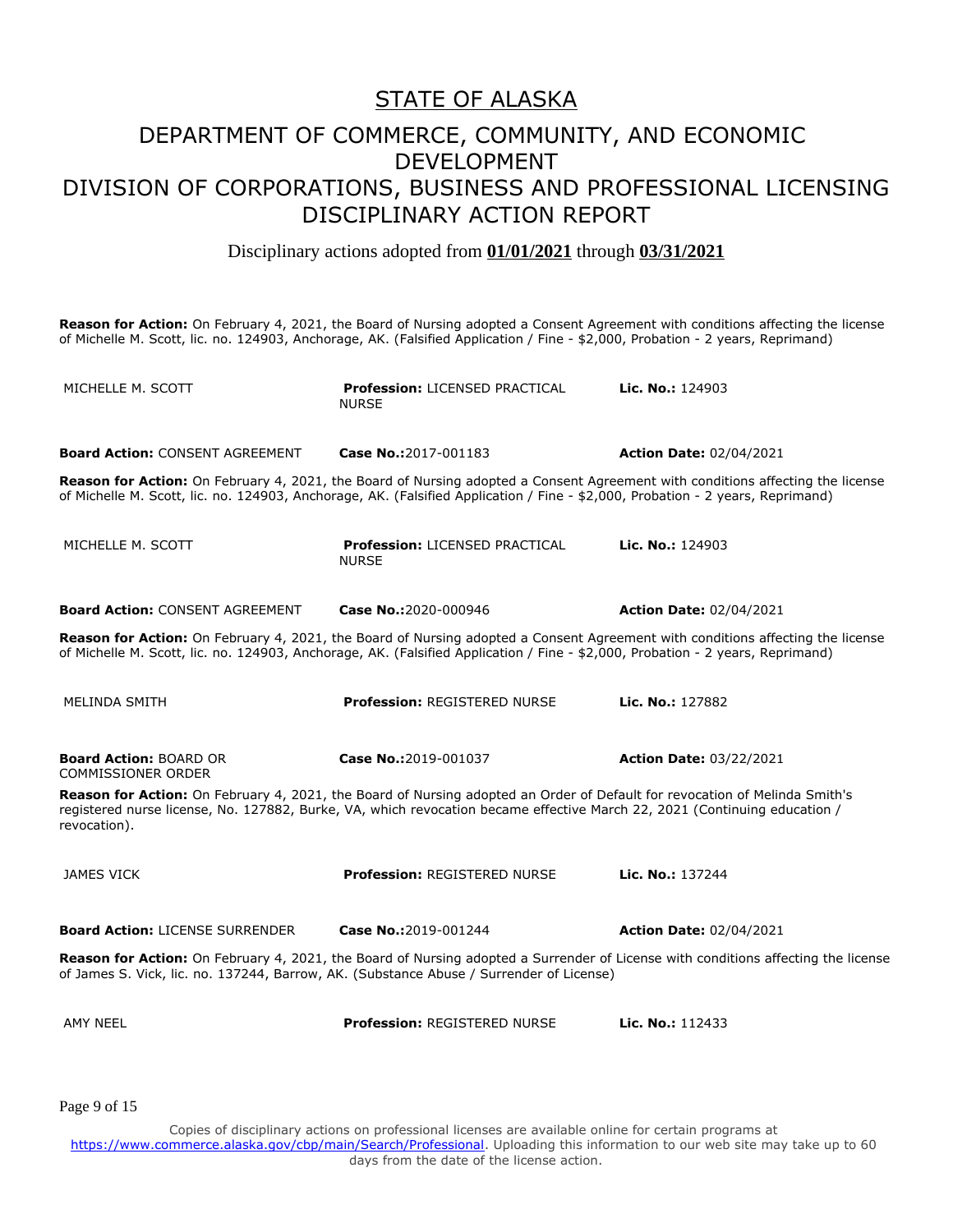Disciplinary actions adopted from **01/01/2021** through **03/31/2021**

| <b>Board Action: CONSENT AGREEMENT</b>                                                                                                                                                                                                     | Case No.:2018-000544                                                                                                                                                                                                                                                 | <b>Action Date: 02/04/2021</b> |  |
|--------------------------------------------------------------------------------------------------------------------------------------------------------------------------------------------------------------------------------------------|----------------------------------------------------------------------------------------------------------------------------------------------------------------------------------------------------------------------------------------------------------------------|--------------------------------|--|
| Reason for Action: On February 4, 2021, the Board of Nursing adopted a Consent Agreement with conditions affecting the license<br>of Amy M. Neel RN, lic. no. 112433, Fairbanks, AK. (Substance Abuse / Probation - 5 years)               |                                                                                                                                                                                                                                                                      |                                |  |
| <b>SARA MASSMANN</b>                                                                                                                                                                                                                       | <b>Profession: REGISTERED NURSE</b>                                                                                                                                                                                                                                  | Lic. No.: 123449               |  |
| <b>Board Action: CONSENT AGREEMENT</b>                                                                                                                                                                                                     | Case No.:2019-000611                                                                                                                                                                                                                                                 | <b>Action Date: 02/04/2021</b> |  |
| (15) hours of education pertaining specifically to medication management, Reprimand)                                                                                                                                                       | Reason for Action: On February 4, 2021, the Board of Nursing adopted a Consent Agreement with conditions affecting the license<br>of Sara J. Massmann RN, lic. no. 123449, Ketchikan, AK. (Substance Abuse / Probation - 1 year, Fine - \$1,500, Education - Fifteen |                                |  |
| <b>CHARITY HIBBS</b>                                                                                                                                                                                                                       | <b>Profession: REGISTERED NURSE</b>                                                                                                                                                                                                                                  | Lic. No.: 112927               |  |
| <b>Board Action: CONSENT AGREEMENT</b>                                                                                                                                                                                                     | Case No.:2019-000920                                                                                                                                                                                                                                                 | <b>Action Date: 02/04/2021</b> |  |
|                                                                                                                                                                                                                                            | Reason for Action: On February 4, 2021, the Board of Nursing adopted a Consent Agreement with conditions affecting the license<br>of Charity N. Hibbs, lic. no. 112927, Fairbanks, AK. (Unprofessional conduct / Probation - 2 years, Fine - \$1,000, Reprimand)     |                                |  |
| RYAN D. ERWIN,                                                                                                                                                                                                                             | <b>Profession: REGISTERED NURSE</b>                                                                                                                                                                                                                                  | <b>Lic. No.: NURR29230</b>     |  |
| <b>Board Action: CONSENT AGREEMENT</b>                                                                                                                                                                                                     | Case No.:2020-000958                                                                                                                                                                                                                                                 | <b>Action Date: 02/04/2021</b> |  |
| Reason for Action: On February 4, 2021, the Board of Nursing adopted a Consent Agreement with conditions affecting the license<br>of Ryan D. Erwin RN, lic. no. NURR29230, Anchorage, AK. (Falsified application / Fine - \$1,000)         |                                                                                                                                                                                                                                                                      |                                |  |
| <b>GINGER LITTLE</b>                                                                                                                                                                                                                       | <b>Profession: REGISTERED NURSE</b>                                                                                                                                                                                                                                  | Lic. No.: 154196               |  |
| <b>Board Action: LICENSE SURRENDER</b>                                                                                                                                                                                                     | Case No.:2020-001159                                                                                                                                                                                                                                                 | <b>Action Date: 02/04/2021</b> |  |
| Reason for Action: On February 4, 2021, the Board of Nursing adopted a Surrender of License with conditions affecting the license<br>of Ginger D. Little, lic. no. 154196, Spartanburg, SC. (Falsified Application / Surrender of License) |                                                                                                                                                                                                                                                                      |                                |  |
| DARCIE ARNOLD                                                                                                                                                                                                                              | Profession: REGISTERED NURSE                                                                                                                                                                                                                                         | Lic. No.: 101835               |  |

Page 10 of 15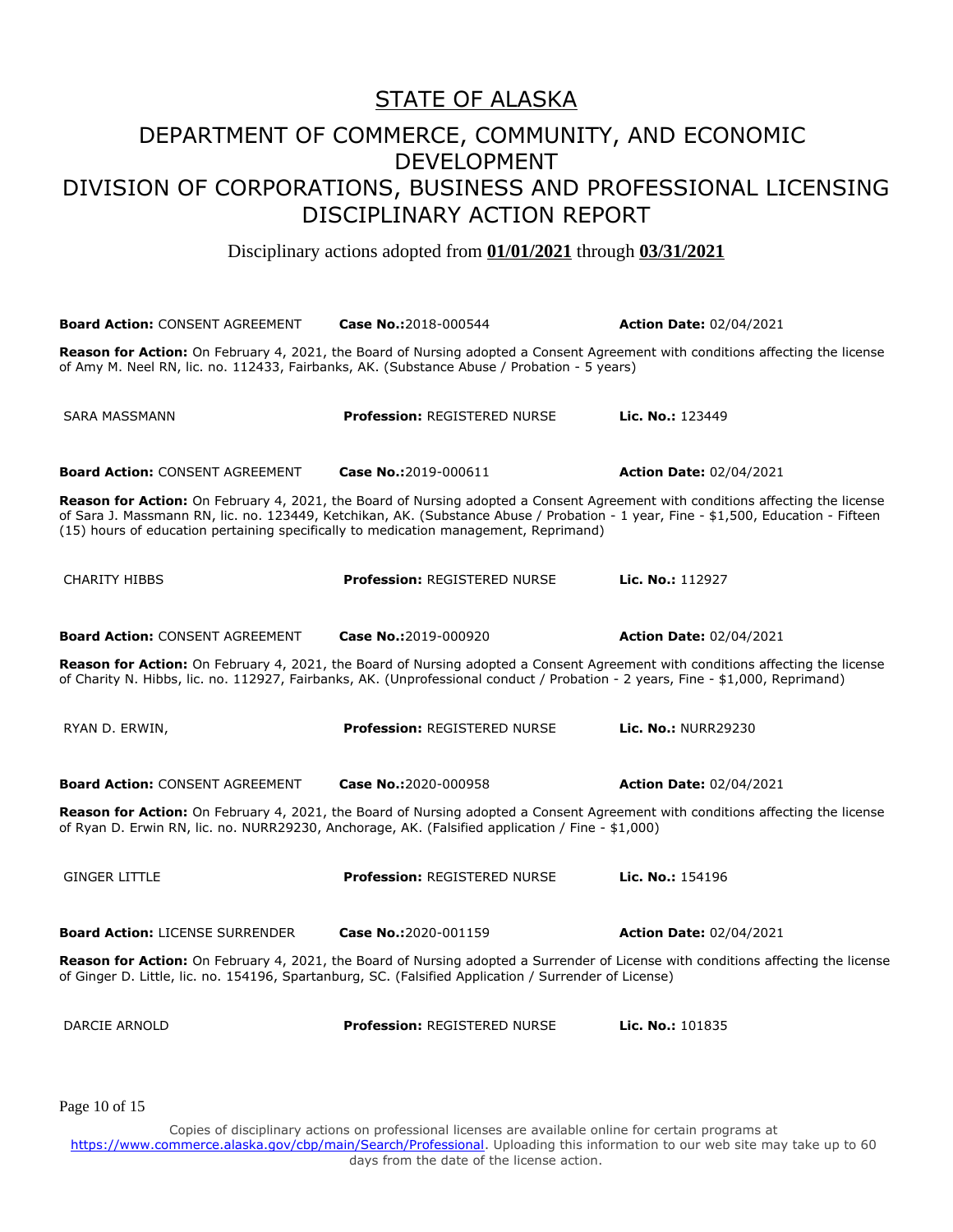## DEPARTMENT OF COMMERCE, COMMUNITY, AND ECONOMIC DEVELOPMENT DIVISION OF CORPORATIONS, BUSINESS AND PROFESSIONAL LICENSING DISCIPLINARY ACTION REPORT

Disciplinary actions adopted from **01/01/2021** through **03/31/2021**

**Board Action:** BOARD OR COMMISSIONER ORDER **Case No.:**2019-001105 **Action Date:** 01/08/2021

**Reason for Action:** On November 5, 2020, the Board of Nursing adopted an Order of Default to revoke Darcie Arnold's registered nurse license, No. 101835, and became effective on January 8, 2021; Chugiak, AK (Continuing competency / revocation).

#### **Board of Professional Counselors**

LISA ROOT **Profession:** PROFESSIONAL COUNSELOR **Lic. No.:** 101191

**Board Action:** CONSENT AGREEMENT **Case No.:**2018-001213 **Action Date:** 02/18/2021

**Reason for Action:** On February 18, 2021, the Board of Professional Counselors adopted a Consent Agreement with conditions affecting the license of Lisa J. Root, lic. no. 101191, Anchorage, AK. (Violating Professional Ethics / Education - Complete no less than three education units dealing with the ethics of multiple clients)

HEATHER HULL **Profession:** PROFESSIONAL COUNSELOR **Lic. No.:** 119600

**Board Action:** CONSENT AGREEMENT **Case No.:**2020-000307 **Action Date:** 02/18/2021

**Reason for Action:** On February 18, 2021, the Board of Professional Counselors adopted a Consent Agreement with conditions affecting the license of Heather Hull, professional counselor license No. 119600, Wasilla, AK (Continuing education / Fine - \$600, reprimand, two mandatory audits).

GERI CHANEY **Profession:** PROFESSIONAL COUNSELOR **Lic. No.:** PCOP432

**Board Action:** LICENSE SURRENDER **Case No.:**2020-000809 **Action Date:** 02/18/2021

**Reason for Action:** On February 18, 2021, the Board of Professional Counselors adopted the Voluntary Surrender and Order of Geri Chaney's professional counselor license No. PCOP432, Vancouver, WA (Continuing education / Voluntary Surrender).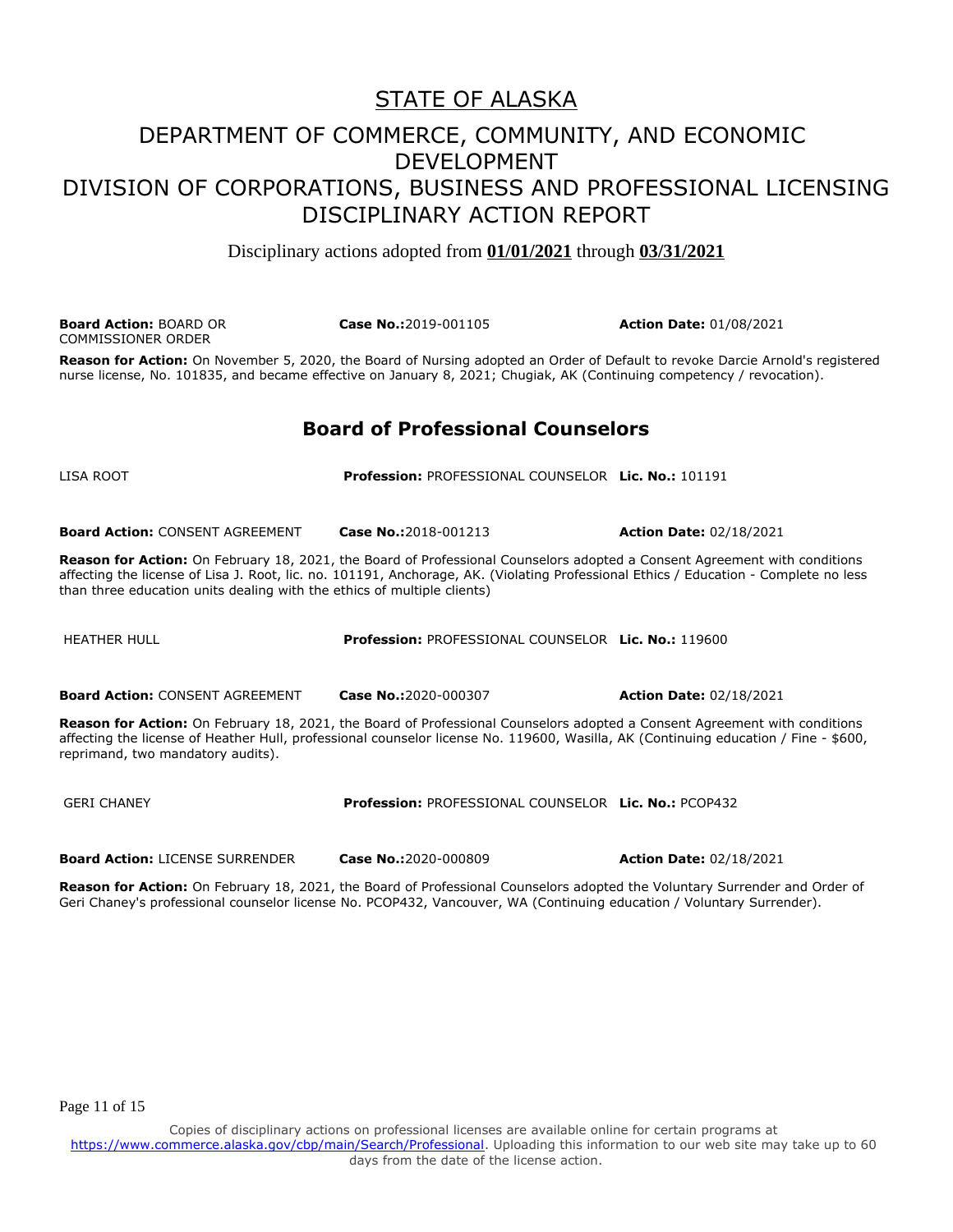Disciplinary actions adopted from **01/01/2021** through **03/31/2021**

#### **Board of Public Accountancy**

| DONALD HESTER                          | <b>Profession: CERTIFIED PUBLIC</b><br><b>ACCOUNTANT</b>                                                                                                                                                                                                        | <b>Lic. No.: CPAI1455</b>      |
|----------------------------------------|-----------------------------------------------------------------------------------------------------------------------------------------------------------------------------------------------------------------------------------------------------------------|--------------------------------|
| <b>Board Action: LICENSE SURRENDER</b> | Case No.:2020-000536                                                                                                                                                                                                                                            | <b>Action Date: 02/16/2021</b> |
|                                        | <b>Reason for Action:</b> On February 16, 2021, the State Certified Public Accountancy Board adopted the license surrender of Hester,<br>Donald Lic. #CPA1455, Anchorage, Alaska (Failure to comply with Continuing Education reguirements / License Surrender) |                                |
| CHRISTOPHER SOPP                       | <b>Profession: CERTIFIED PUBLIC</b><br><b>ACCOUNTANT</b>                                                                                                                                                                                                        | Lic. No.: CPAI2508             |
| <b>Board Action: CONSENT AGREEMENT</b> | Case No.:2020-000857                                                                                                                                                                                                                                            | <b>Action Date: 02/09/2021</b> |

**Reason for Action:** On February 9, 2021, the Board of Public Accountancy adopted a Consent Agreement with conditions affecting the license of Christopher Sopp, certified public accountant No. CPAI2508, Anchorage, AK (continuing education / fine: \$3,000, reprimand, two mandatory audits).

## **Board of Social Work Examiners**

| SHERRY BYERS | <b>Profession: CLINICAL SOCIAL WORKER Lic. No.: CSWS176</b> |  |
|--------------|-------------------------------------------------------------|--|
|              |                                                             |  |

**Board Action:** SUSPENSION **Case No.:**2019-000522 **Action Date:** 02/02/2021

**Reason for Action:** On February 2, 2021, the Board of Social Work Examiners adopted an Order of Default and Suspension of Sherry Byers' clinical social worker license, No. CSWS176, Fairbanks, AK (suspension).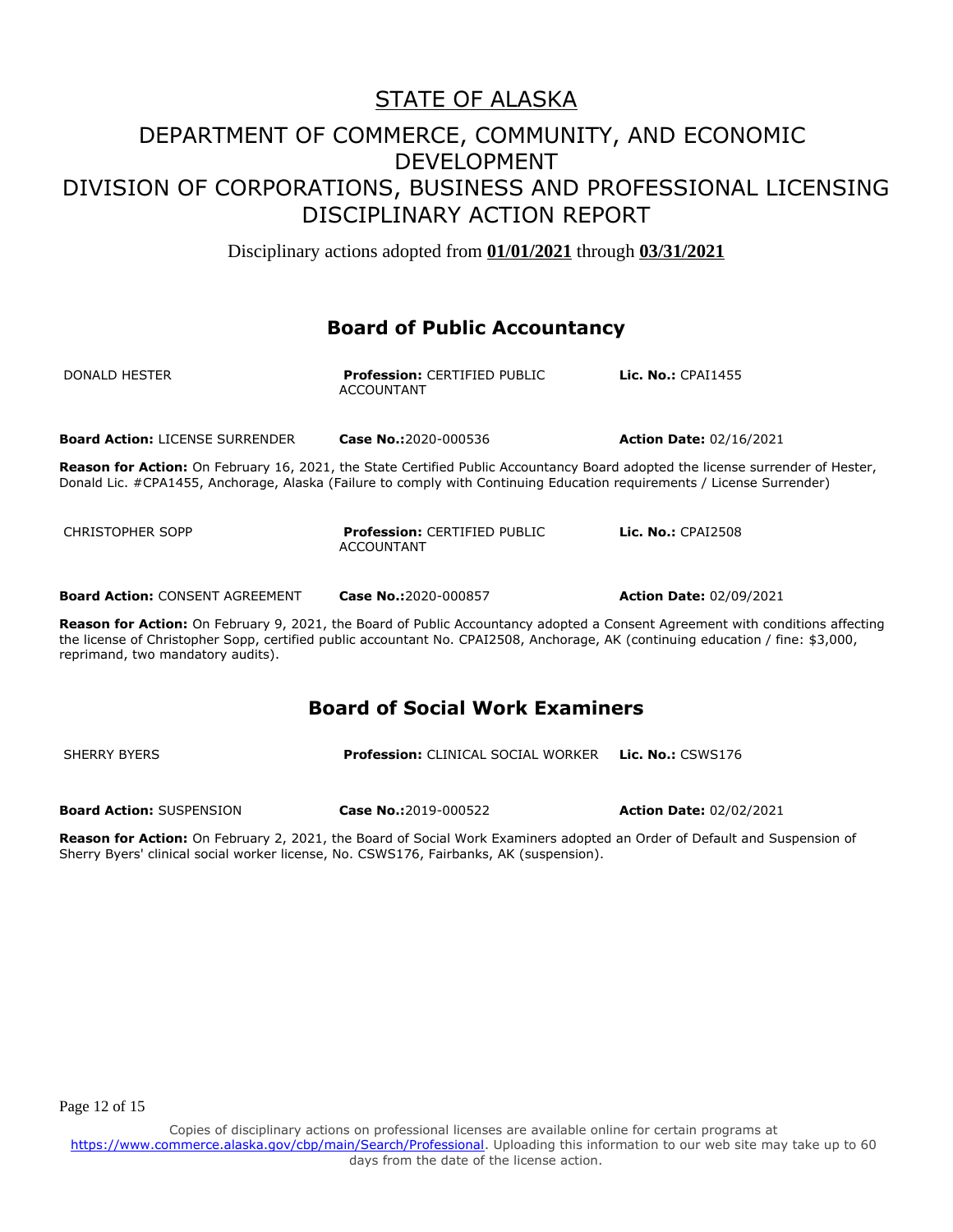Disciplinary actions adopted from **01/01/2021** through **03/31/2021**

### **Board of Veterinary Examiners**

| JOHN VAN SCIVER                        | <b>Profession: VETERINARIAN</b> | <b>Lic. No.:</b> 117513        |
|----------------------------------------|---------------------------------|--------------------------------|
|                                        |                                 |                                |
| <b>Board Action: CONSENT AGREEMENT</b> | <b>Case No.:</b> 2017-001281    | <b>Action Date: 03/09/2021</b> |

**Reason for Action:** On March 9, 2021, the Board of Veterinary Examiners adopted a Consent Agreement with the conditions affecting the license of John G. Van Sciver, lic. no. 117513, Marydel, De. (Negligence / One year probation; Fine - \$2,000 with \$1,000 suspended, Education - 15 hours of additional education, Reprimand)

## **Real Estate Commission**

BETH SIMPSON **Profession:** REAL ESTATE BROKER **Lic. No.:** RECA3336

**Board Action:** IMPOSITION OF CIVIL FINE **Case No.:**2020-000118 **Action Date:** 03/17/2021

**Reason for Action:** On March 17, 2021, the Real Estate Commission adopted an Imposition of Civil Fine with conditions affecting the license of Beth Simpson, lic. no. RECA3336, Anchorage, AK. (Falsified application / Fine - \$250)

CONNIE CHUNG **Profession:** REAL ESTATE SALESPERSON **Lic. No.:** 131943 **Board Action:** LICENSE SURRENDER **Case No.:**2020-000534 **Action Date:** 03/17/2021 **Reason for Action:** On March 17, 2021, the Alaska Real Estate Commission adopted the Voluntary Surrender of License with conditions affecting the license of Connie Chung, lic. no. 131943, Anchorage, AK. (Violation of licensing regulation / Surrender of License) KANG CHO **Profession:** REAL ESTATE SALESPERSON **Lic. No.:** RECS16811

**Board Action:** CONSENT AGREEMENT **Case No.:**2020-000836 **Action Date:** 03/17/2021

**Reason for Action:** On March 17, 2021, the Real Estate Commission adopted a Consent Agreement with conditions affecting the license of Kang Cho, real estate salesperson license No. RECS16811, Anchorage, AK (Continuing education / Fine: \$700, reprimand, two mandatory audits).

Page 13 of 15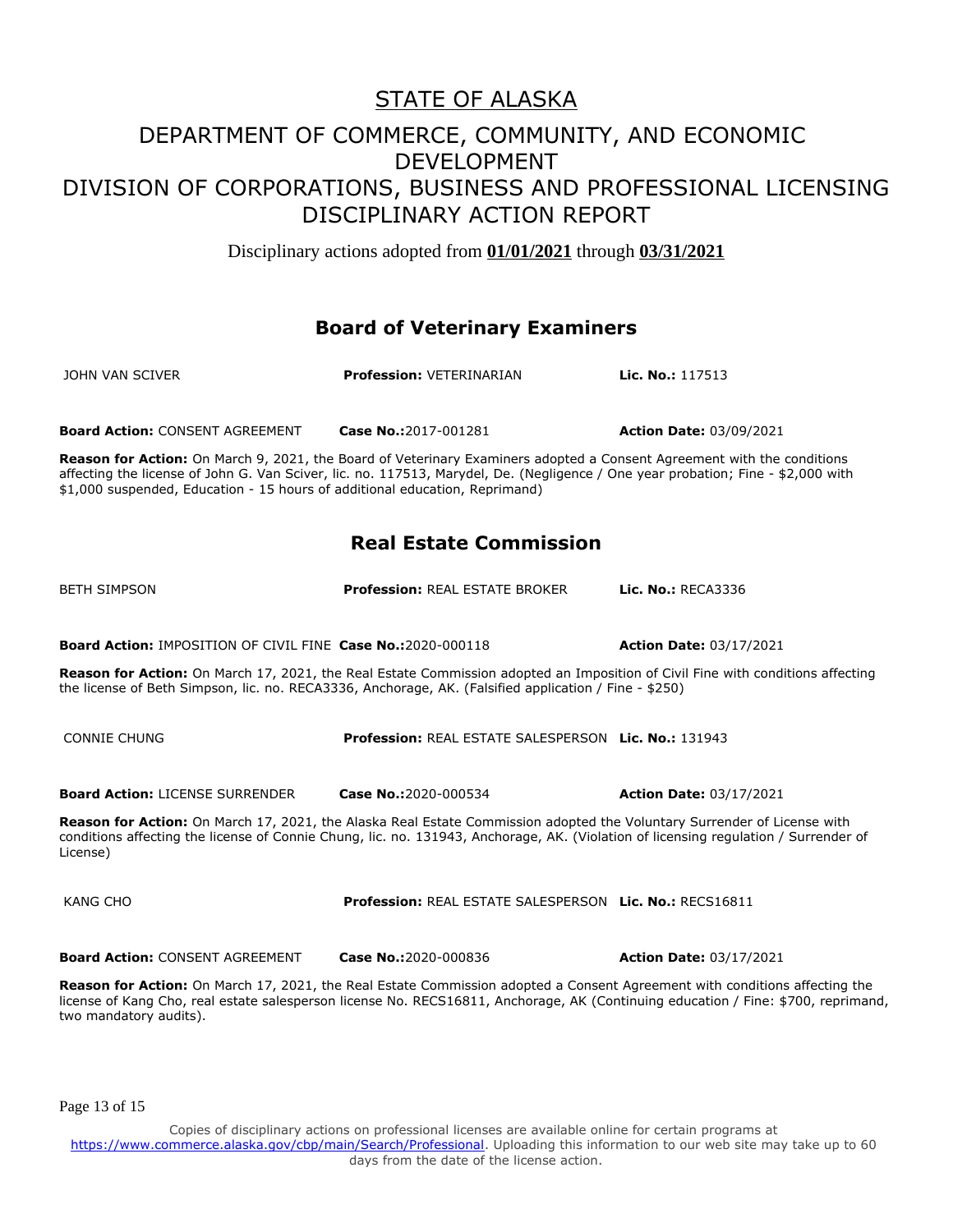## DEPARTMENT OF COMMERCE, COMMUNITY, AND ECONOMIC DEVELOPMENT DIVISION OF CORPORATIONS, BUSINESS AND PROFESSIONAL LICENSING DISCIPLINARY ACTION REPORT

Disciplinary actions adopted from **01/01/2021** through **03/31/2021**

MICALLE CULVER **Profession:** REAL ESTATE SALESPERSON **Lic. No.:** RECS14132 **Board Action:** CONSENT AGREEMENT **Case No.:**2020-000977 **Action Date:** 03/17/2021 **Reason for Action:** On March 17, 2021, the Real Estate Commission adopted a Consent Agreement with conditions affecting the license of Micalle Culver, real estate salesperson license No. RECS14132, Eagle River, AK (Continuing education / Fine: \$1,500, reprimand, two mandatory audits). CRAIG . CHANNER, **Profession:** REAL ESTATE SALESPERSON **Lic. No.:** RECS17895 **Board Action:** IMPOSITION OF CIVIL FINE **Case No.:**2020-000164 **Action Date:** 03/17/2021 **Reason for Action:** On March 17, 2021, the Real Estate Commission adopted an Imposition of Civil Fine with conditions affecting the license of Craig K. Channer, lic. no. RECS17895, Wasilla, AK. (Falsified Application / Fine - \$250) FAUNUS . DONEY, **Profession:** REAL ESTATE SALESPERSON **Lic. No.:** 147702 **Board Action:** LICENSE SURRENDER **Case No.:**2019-001288 **Action Date:** 03/17/2021 **Reason for Action:** On March 17, 2021, the Real Estate Commission adopted a Voluntary Surrender of License with conditions affecting the license of Faunus Doney, lic. no. RECS17895, Palmer, AK. (Criminal Action - conviction / Surrender of License) JOHN ERKINS **Profession:** REAL ESTATE SALESPERSON **Lic. No.:** RECS16420 **Board Action:** CONSENT AGREEMENT **Case No.:**2018-001085 **Action Date:** 02/02/2021 **Reason for Action:** On Feb. 2, 2021, the Alaska Real Estate Commission adopted a Consent Agreement with conditions affecting the license of John C. Erkins, lic. no. RECS16420, Eagle River, AK. (Standard / Suspension of License - 2 years, Reprimand) JOHN ERKINS **Profession:** REAL ESTATE SALESPERSON **Lic. No.:** RECS16420 **Board Action:** CONSENT AGREEMENT **Case No.:**2019-000403 **Action Date:** 02/02/2021 **Reason for Action:** On Feb. 2, 2021, the Alaska Real Estate Commission adopted a Consent Agreement with conditions affecting the license of John C. Erkins, lic. no. RECS16420, Eagle River, AK. (Fraud or misrepresentation / Suspension of License - 2 years, Reprimand)

Page 14 of 15